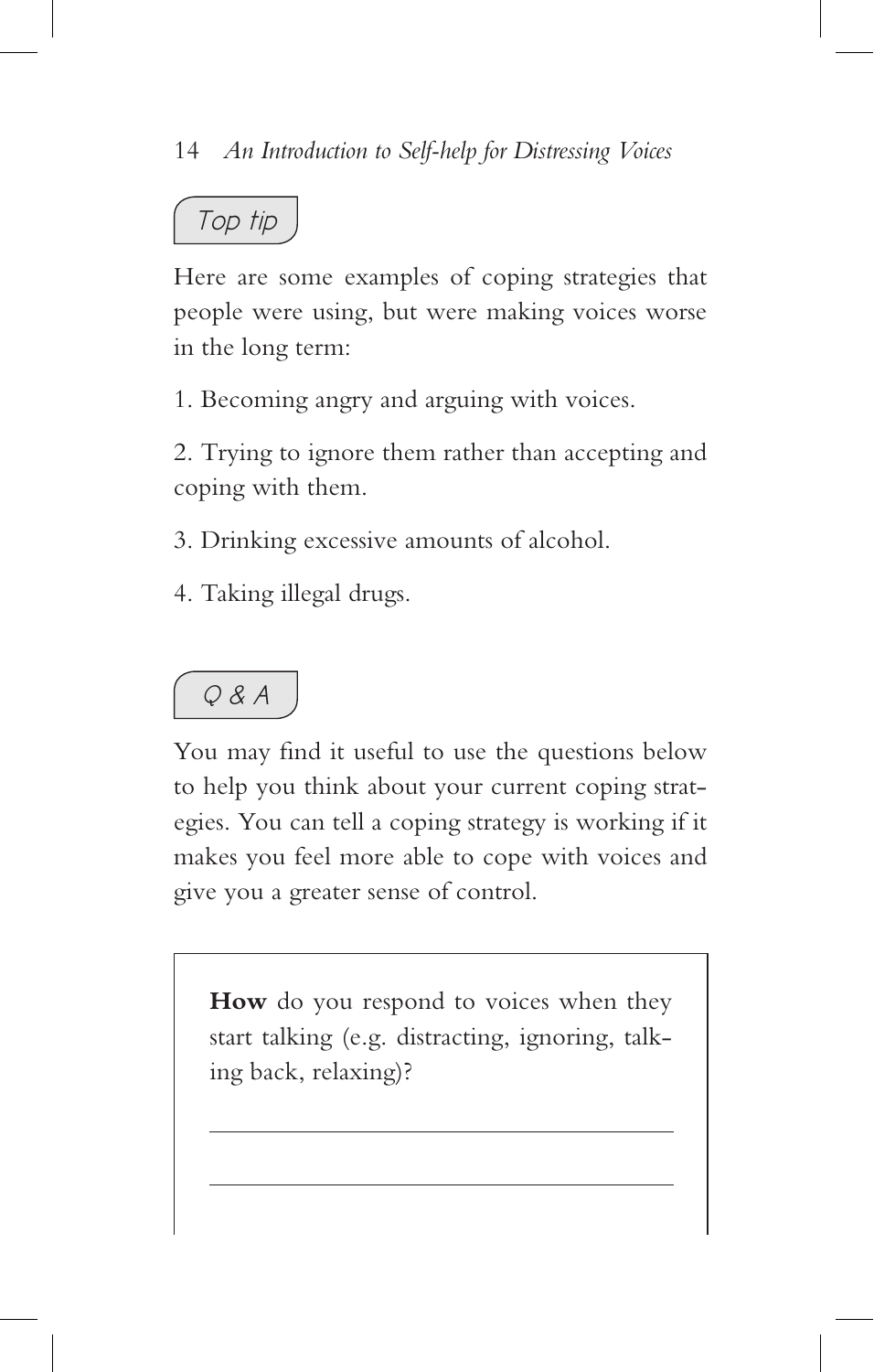**When** do you use the coping strategies (e.g. times, places, situations)? How **helpful** are these coping strategies? 0 1 2 3 4 5 6 7 8 9 10 Not at all Extremely Do any of these coping strategies make voices worse (e.g. shouting back can sometimes lead to voices getting louder) or make you feel worse?